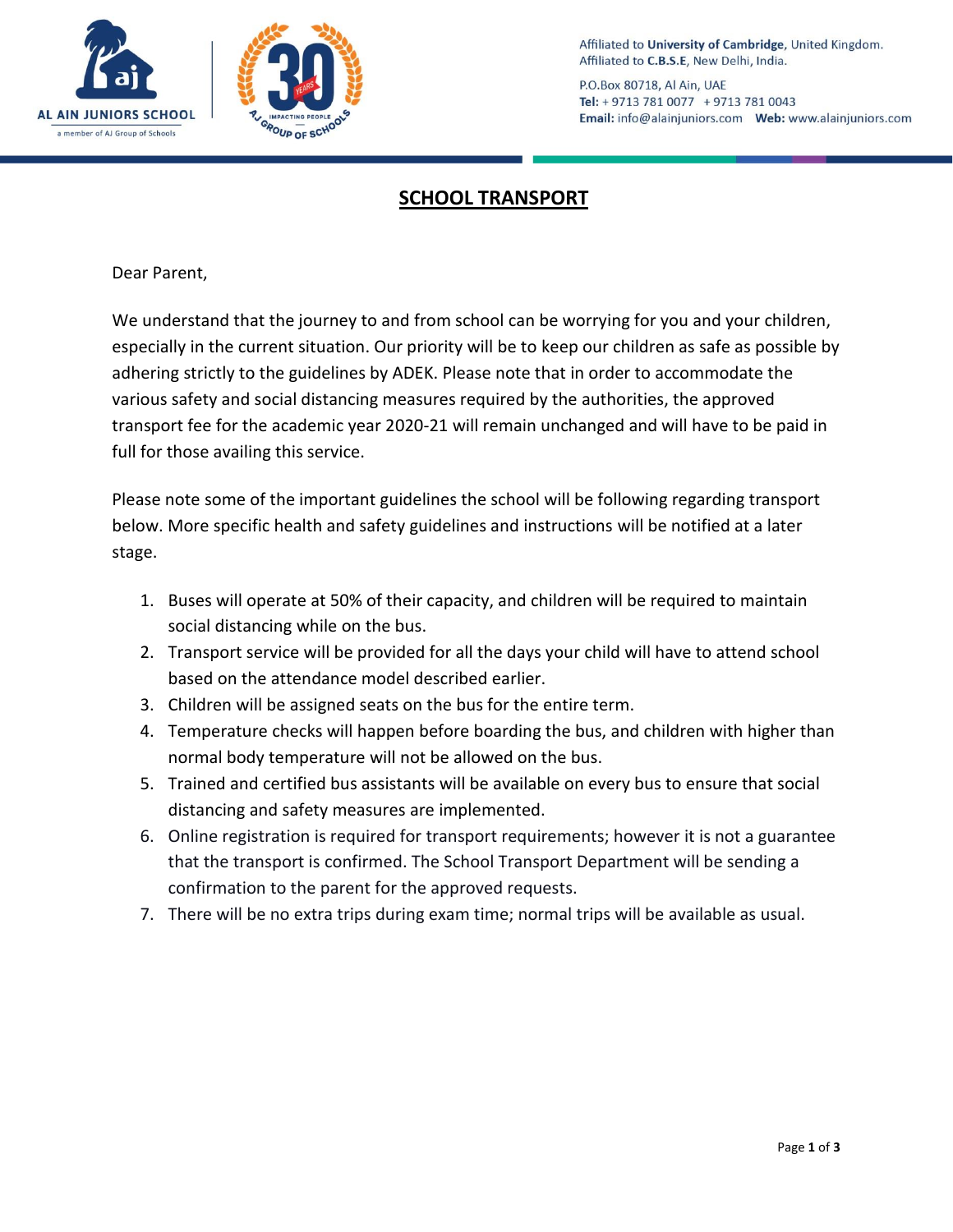

P.O.Box 80718, Al Ain, UAE Tel: + 9713 781 0077 + 9713 781 0043 

## **TRANSPORT FEE DURING COVID RELATED SUSPENSIONS**

A. Full transport fee will be charged under the following situations:

- Normal school operations, and students attend Face-To-Face (FTF) according to their cohort schedule.

- All public holidays, vacations etc. will be charged as usual.

- The school/phase is suspended for a period of time due to a COVID case (as per ADEK guidelines), due to which the student attends 5 days or more of Face-To-Face (FTF) classes in a month.

B. \*Half transport fee will be charged under the following situations:

- The school/phase is suspended for a period of time due to a COVID case (as per ADEK guidelines), due to which the student attends less than 5 days of Face-To-Face (FTF) classes in a month.

C. \*No transport fee will be charged under the following situations:

- The school/phase is suspended for a period of time due to a COVID case (as per ADEK guidelines), due to which the student has not attended any Face-To-Face (FTF) classes in a month.

\* Note: Transport fee paid will either be adjusted (or refunded in special cases) if it has been paid in advance for situations B & C.

\* Note: COVID related suspensions may pertain only to the bubble or group which is affected. The entire school may not close due to one infection.

## **WITHDRAWALS AND ADJUSTMENTS/REFUNDS**

1. The school transport service cannot be temporarily cancelled by the parent for short periods of time.